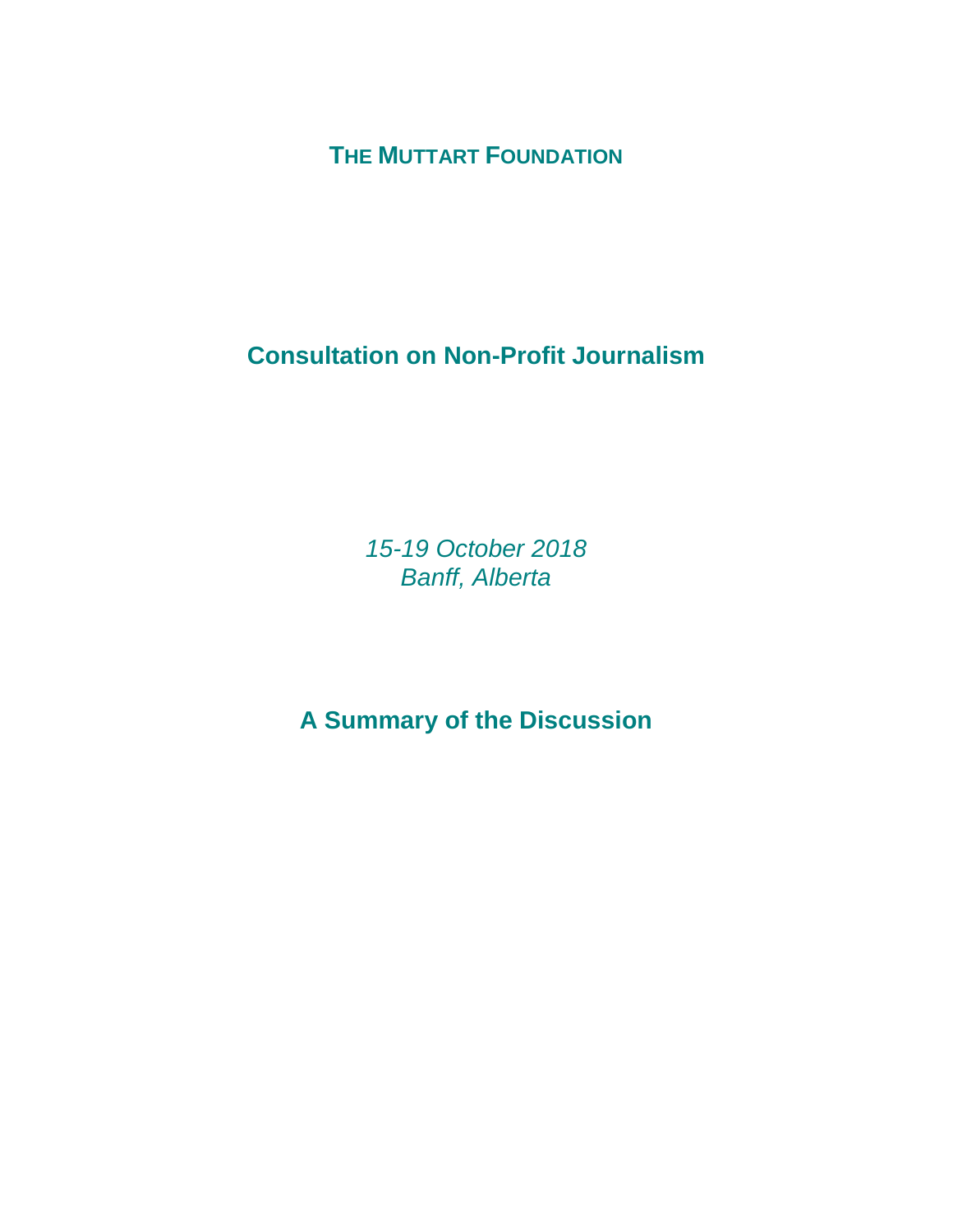### © 2019 The Muttart Foundation

#### All rights reserved.

This report is a summary of one of a series of periodic discussions convened by the Muttart Foundation on voluntary sector regulatory issues. The session was held to promote an exchange of ideas and to develop a fuller understanding of the concerns of both sector groups and government regulators. Any remarks included in the report are intended to reflect the discussions. No undertakings or commitments from either regulators or sector participants are expected or made, notwithstanding any of the wording in the Report.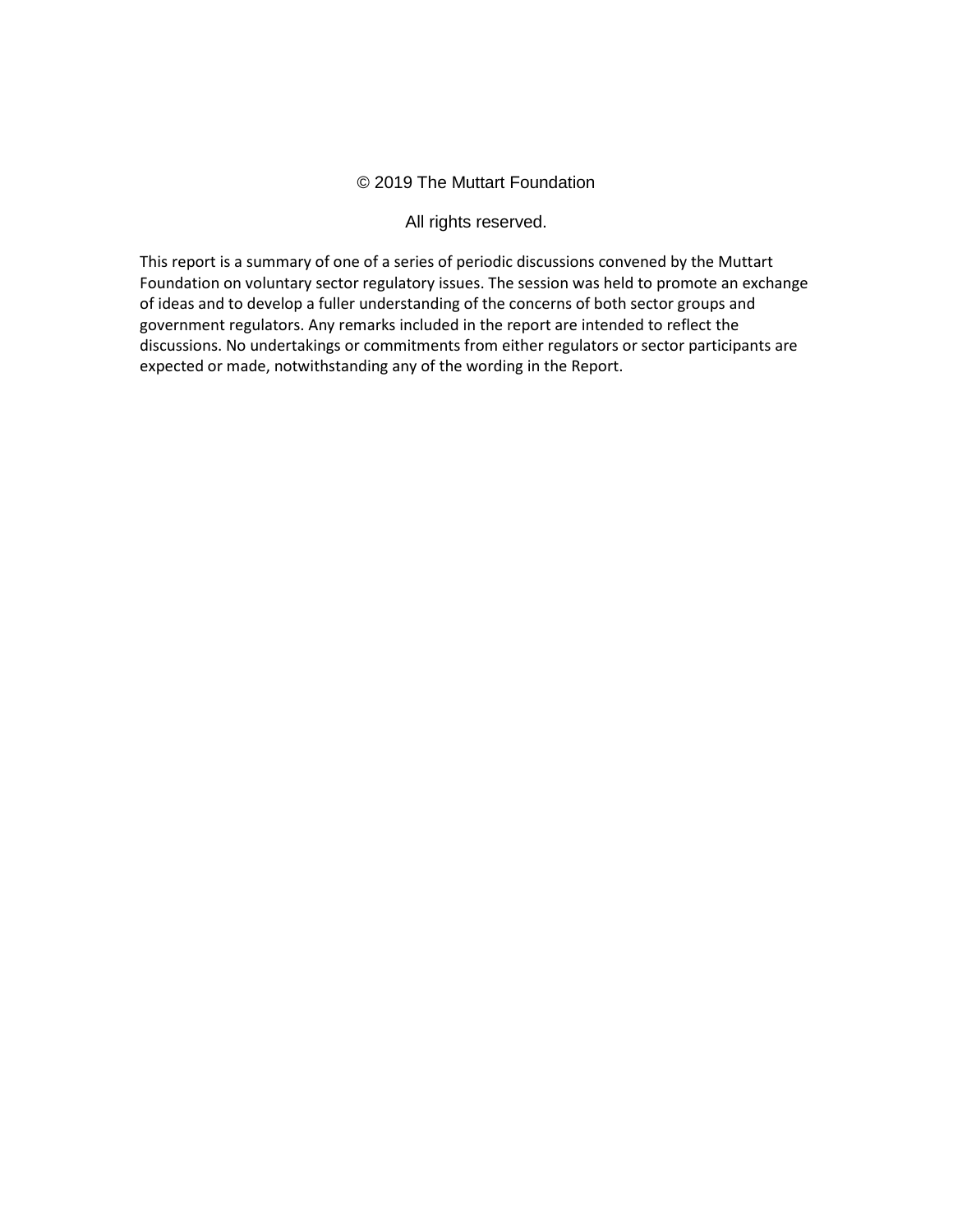## **THE MUTTART FOUNDATION**

## **Consultation on Non-Profit Journalism**

*15-19 October 2018 Banff, Alberta*

# **A Summary of the Discussion**

**DAY 1**

## **INTRODUCTIONS**

The facilitator welcomed participants to the consultation to discuss the concept of Canadian non-profit journalism being supported, in part, by philanthropy.

In the 2017 Budget, the federal government announced the creation of a fund to help support independent journalism in under-served communities. In addition to this fund, the government committed to exploring other models, including philanthropy, through which these efforts could be advanced.

Although other countries have moved in this direction, the question of philanthropic support raises numerous issues, particularly if one of the options is to provide charitable status or qualified donee status to journalists or journalism organizations. How would existing policies affect charitable journalism? Would there need to be different rules for this new type of entity, or would the rules change for all charities and qualified donees? How would issues like business activities and political activities be considered? These and other questions are being explored by the government, sector organizations and by those already engaged in journalism.

The facilitator began by reviewing the logistics and ground rules for the consultation. Participants were encouraged to be open and to make comments freely under Chatham House Rules. (These rules allow participants to share the gist of discussions, without identifying comments made by specific individuals.) The facilitator then invited participants to introduce themselves and share their experience with non-profit journalism. Themes emerging from the introductions included a) legal practitioners receiving more questions on how to set up a charity; b) foundations wanting to know how they can support non-profit journalism; and c) the reduction of revenues resulting from the move to digital news from print news.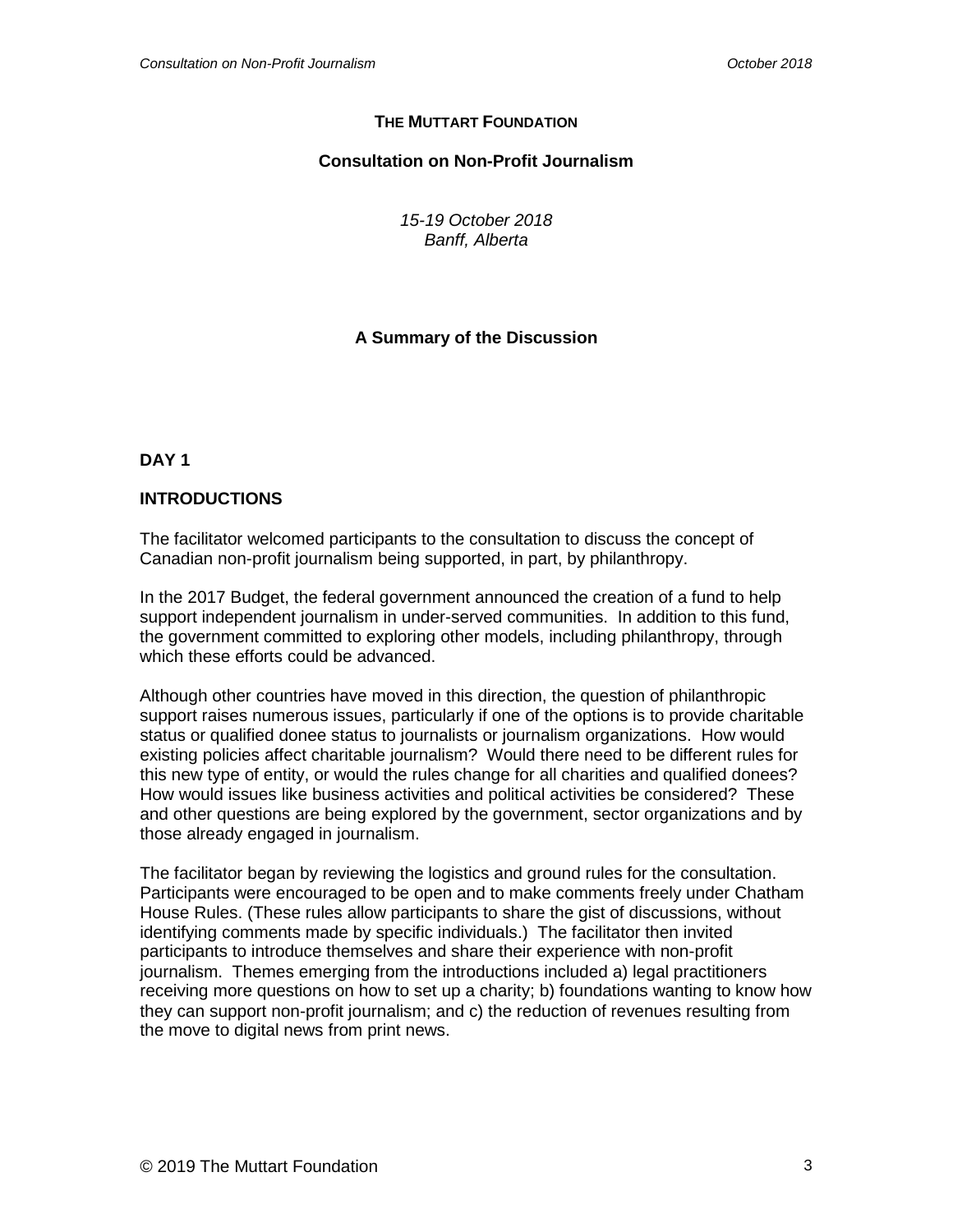### **GENERAL DISCUSSION**

The facilitator started the discussion by asking the group "What's the problem we're trying to solve?"

- There is a pronounced crisis in journalism in many countries and local communities are suffering the most. However, it was suggested that it is important to define what we want to preserve. The point is not to save newspapers but to provide a benefit to the community and foster good citizenship.
- How do we increase the demand for journalism that the market would respond to? Should we consider tax deductions for subscriptions like Australia? Should we offer civic literacy regarding fake news?
- It was observed that tax support does not ensure the financial sustainability of an organization. We need to be mindful of the implications of tax incentives since many do not understand the difference between the various types of status that may be available under the *Income Tax Act.* Caution was expressed that the media not become the brand and face of the sector.
- Research data suggests that for important news Canadians go to traditional news sources such as the CBC and Radio Canada. An observation was shared that younger audiences are looking for fast and free access and may not be so concerned about the source their news comes from. Changing consumption patterns are concerning. Platforms such as Facebook and Google are eroding advertising revenues.
- Another suggestion was offered: to approach the issue from both a short-term and a long-term perspective – particularly given the on-going changes in consumption patterns and the economic pressures facing the newspaper industry and the profession of journalism.
- The following **principles** for **public benefit journalism** were developed by the group:

**Journalism that provides original, fact-based information benefits the public in one or more ways, including:**

- **It promotes positive civil engagement by helping the public make informed decisions about important and/or complex aspects of their lives, society and the world;**
- **It holds accountable government officials and those in authority or who hold positions of public trust and have responsibility for health, safety, etc.**
- **It provides a forum for diverse views and ideas, including those who have traditionally been under-represented in media and society.**

**Public trust in journalism is essential. To build and maintain trust, and best serve the public, journalists and their organizations must be truthful,**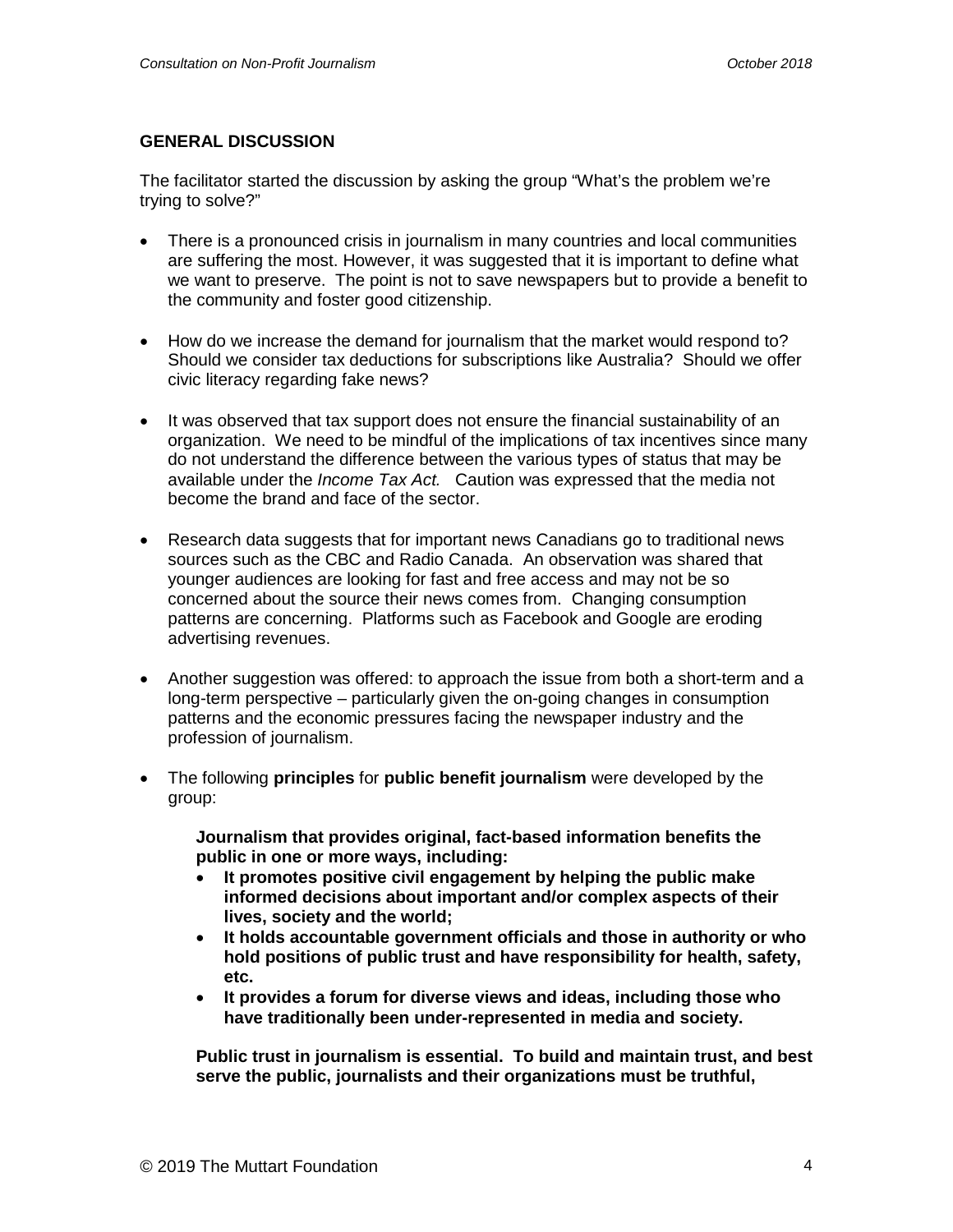**transparent and independent in their reporting. Creating, publicizing and adhering to a Code of Conduct would further build public trust.**

**If journalism organizations seek some form of government benefit – such as becoming a charity, a qualified donee or gaining other special tax treatment – government will need a way to determine whether an applicant is qualified to deliver public benefit journalism.**

## **ENGLAND & WALES PERSPECTIVE**

After a discussion on public benefit journalism, the facilitator invited an international participant to share England and Wales' approach to philanthropic funding of journalism.

The following points were made:

- Under charity law, a charitable organization must operate for exclusively charitable purposes that provide a benefit to the public. Currently, journalism itself is not recognized as a charitable purpose. However, in recent years journalism-related activities, which are often a part of wider charitable projects, have received philanthropic funding under one of the existing public benefit purposes that are considered charitable. The categories used include education and training; advancement of citizenship or community development; promotion of human rights; advancement of religion; and upholding ethical standards.
- It was noted that the Charity Commission is open to groups serving an international readership or audience, as well as those operating exclusively in England and Wales. However, in the last ten years, the Charity Commission has become less liberal in what constitutes education.
- There is a monopoly of newspaper ownership with some 300 newspapers having closed during the last ten years. Across the landscape there are pockets of healthy media, for example, The Bristol Cable. There is a role for charity to link with these local groups and find resources to serve underrepresented communities.

## **UNITED STATES PERSPECTIVE**

Continuing with the international perspective, the facilitator invited a participant to share the US perspective regarding philanthropic funding of journalism.

The following points were made:

• The word journalism does not appear in federal tax lexicon. In order to assess qualification for a tax exemption under Section 501(c)(3) of the Internal Revenue Code, the Internal Revenue Service (IRS) looks at both the structure and the operations of the organization. A tax-exempt journalism organization must be organized exclusively for tax-exempt purposes and it must be operated exclusively for those purposes, which are typically educational.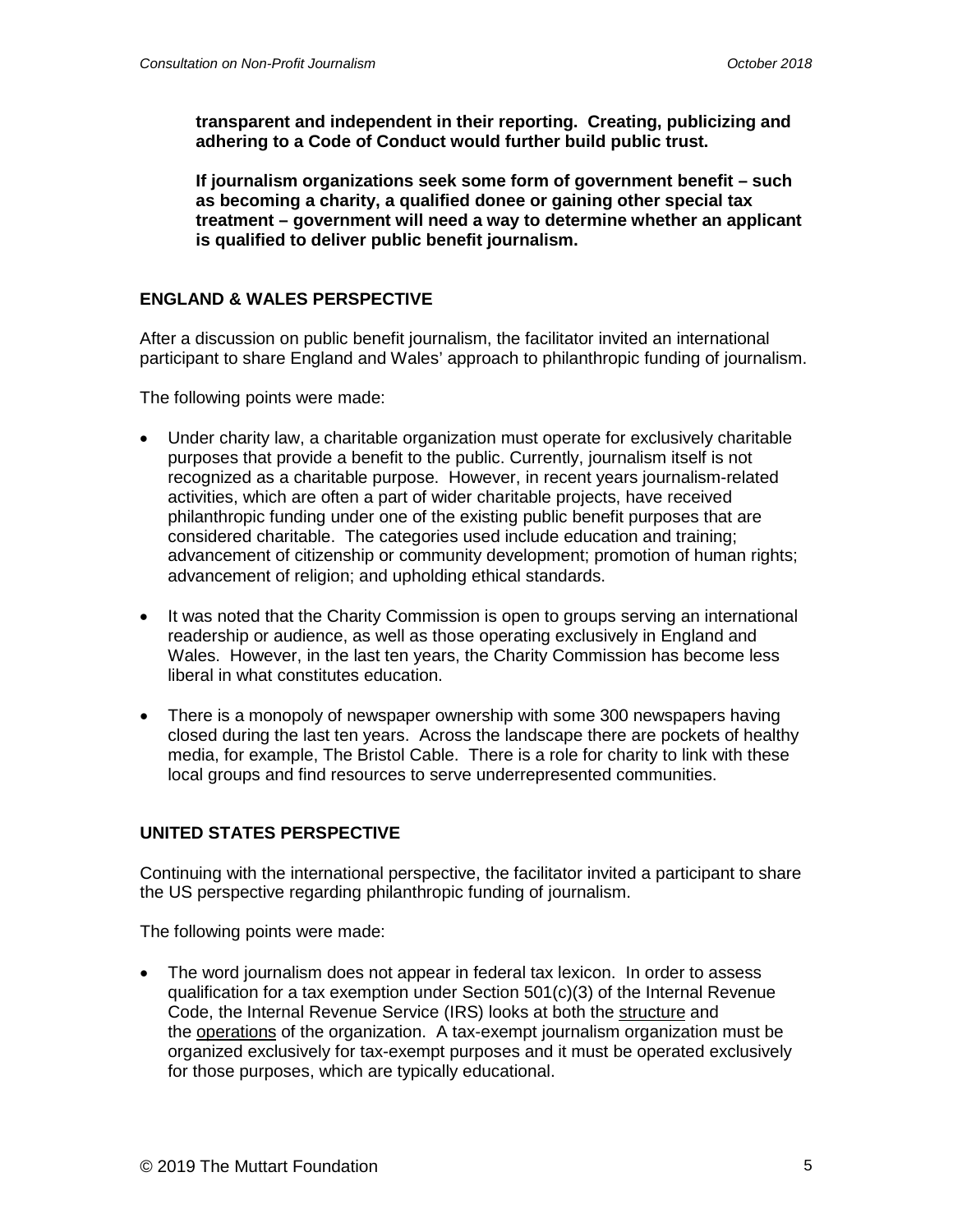- Whether a media organization chooses to structure itself as a for-profit organization or as a not-for-profit organization is a business decision no different than the decision a hospital makes to structure itself either as a for-profit or as a not-for-profit entity.
- When assessing educational purposes, the following four questions form the framework for the majority of the IRS decisions regarding journalism organizations:
	- o Is the content of the publication educational?
	- o Does the preparation of material follow methods generally accepted as educational in character?
	- o Is the distribution of the materials necessary or valuable in achieving the organization's educational purposes?
	- o Is the manner in which the distribution is accomplished distinguishable from ordinary commercial publishing practices?
- Foundations tend to be very conservative in their grant making and in their risk tolerance for risk, so it's unclear whether non-profit journalism organization's past and current philanthropic revenue stream will be sustainable in the long term.
- A comment was made where funding is provided for a series of articles, editorial independence rests clearly with the funded organization and not the funder.
- National Public Radio (NPR) and National Public Television (PBS) are both funded by Congress, although there are limitations with that funding.
- Organizations that have been turned down by the IRS have tended to be on the fringe, e.g., presenting inflammatory facts, etc.

# **DAY 2**

## **AUSTRALIA PERSPECTIVE**

The participants were welcomed back to the second day of the consultation. The facilitator asked a participant to round out the international context by providing the Australia perspective on philanthropic funding of journalism.

The following points were made:

- Australia is cautiously optimistic regarding public interest journalism. It was highlighted that there is a distinct line between investigative journalism and vigilante journalism when calling people into account.
- There are three possible approaches for an organization receiving philanthropic funding:
	- $\circ$  Add a category to the existing list of charities (in Australia, there are legislative provisions dealing with what is charitable).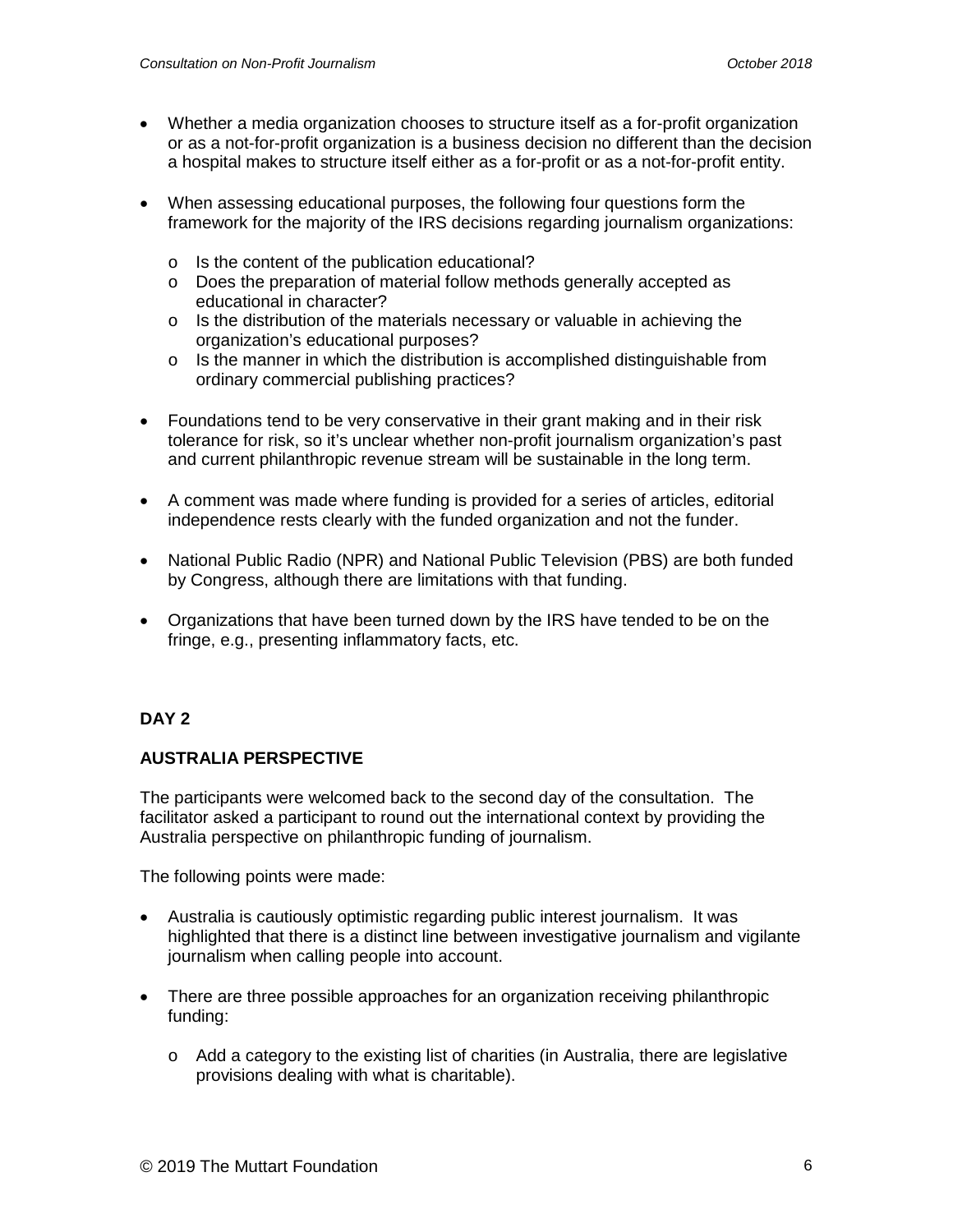- o Give the entity the benefits of being a charity without having it become a registered charity.
- $\circ$  Allow the entity to become a registered charity under the current law.
- For the last option, it was suggested there is a need to 'find a hook' that is, an existing charitable purpose. Examples might include social or public welfare, or security/safety of the public. Charitable purposes must be rooted in what has historically been considered charitable, as elucidated in the *Pemsel* case; they cannot be randomly created. For instance, *The Conversation* is an outlet that is seen as advancing education. Community radio stations focusing on volunteers and building their skills are another example.
- In February 2018, The Senate Report on the Future of Public Interest Journalism identified a number of recommendations including the following two:
	- o **"The committee recommends that the Commonwealth develop and implement a framework for extending deductible gift recipient (DGR) status to not-for-profit news media organizations in Australia that adhere to appropriate standards of practice public interest journalism."**
	- o **"The committee recommends that the Treasury undertake cost-benefit modeling on extending the tax deductible status of news media subscriptions to all Australians, not just those who can already claim the cost of subscriptions through existing income tax arrangements, for subscriptions to news media organizations in Australia that adhere to appropriate standards of practice for public interest journalism."**

## **CANADA PERSPECTIVE**

With the conclusion of the international perspectives, the facilitator called on a couple of participants to share the 'state of play' in Canada regarding philanthropic funding of journalism.

The following points were made:

- To determine the meaning of charity, Canada relies on the *Statute of Elizabeth* and *Pemsel*. Unlike the United States, it does not have a list of charitable and other taxexempt purposes. Lists of charitable purposes in England and Wales and Australia generally reflect the common law, but are set out in legislation.
- In Canada, development of the common law is very limited and there is little opportunity to refresh it. Three examples of relevant case law were mentioned: *Native Communications Society of British Columbia v. Minister of National Revenue; Briarpatch Incorporated v. Her Majesty the Queen;* and *News to You Canada and Minister of National Revenue***.**
- There are examples of entities involved in journalism currently registered by the Canada Revenue Agency (CRA). T3010 filings from two of these groups include the following information: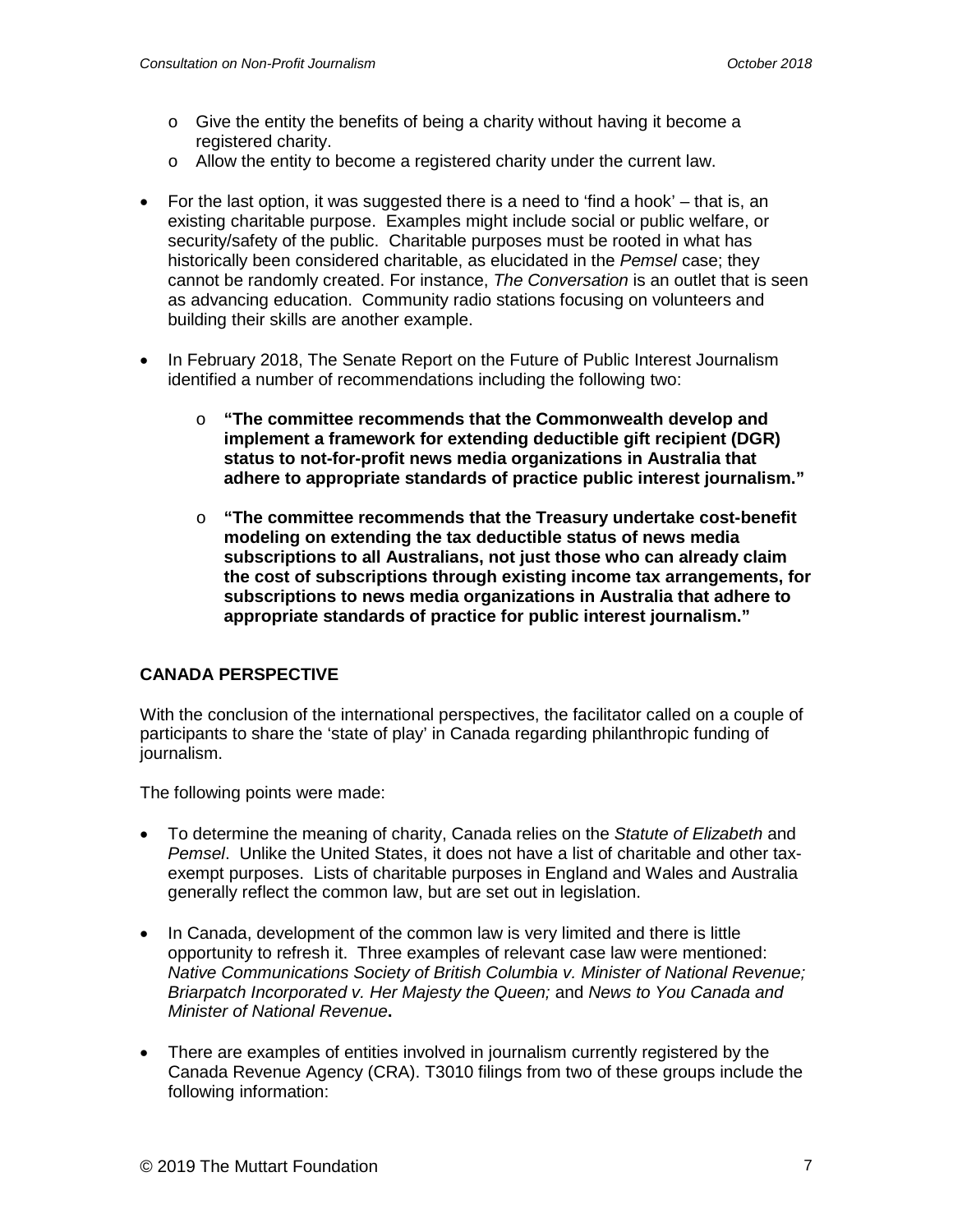- o The Walrus Foundation**.** The Walrus Magazine disseminates high quality nonfiction and fiction writing to the reading public. The Walrus Foundation hosts "Walrus Talks" which are speaking events across Canada as well as leadership dinners and speakers' series engagements which focus on matters important to Canadians.
- o The Literary Review of Canada. This periodic literary review contains scholarly essays, poetry and other scholarly writing on public affairs and culture. The Literary Review also organizes and sponsors public lectures, seminars, workshops and panel discussions on public affairs and culture conducted by Canadian and International contributors to the magazine.
- There are also a number of newspapers and magazines whose purpose is the advancement of religion or another recognized head of charity. Community radio stations can also sometimes qualify as charitable.
- *La Presse*, Quebec's 134-year old French language newspaper, is currently transitioning from a for-profit entity to a not-for-profit entity with an associated trust fund.
- The Atkinson Foundation supports investigative journalism among its other programs and initiatives. A comment was made that, currently, at most 10-12 foundations in Canada might be willing to support public benefit journalism.
- At the moment there isn't any regulatory guidance available regarding public benefit journalism. The CRA is looking to understand what the issues and needs are today and tomorrow regarding philanthropic funding of public benefit journalism.
- The existing options available for a regulatory stance on public benefit journalism entities are: 1) deem the entity charitable; or, 2) deem the entity a qualified donee. As a charitable entity there would be limits on business and political activities. The entity would need to be structured so there would be independence of editorial content.
- Under the *Income Tax Act*, qualified donees are organizations that can issue official donation receipts for gifts they receive from individuals and corporations. Registered charities can make gifts to qualified donees. A not-for-profit journalism organization that was a qualified donee could receive gifts from charities (or other qualified donees) as a means of getting funds.
- Many qualified donees are not subject to the same rules as registered charities. This applies, among other areas, to limits regarding revenue generation and political activities. The issue of political activities has to be addressed in the various options being considered for public benefit journalism organizations. It was noted that any change in treatment accorded to a media organization within the registered charity regime will also be expected to apply to the rest of the sector.
- An observation was made that an approach allowing for different categories of organizations would open the space for greater philanthropic funding.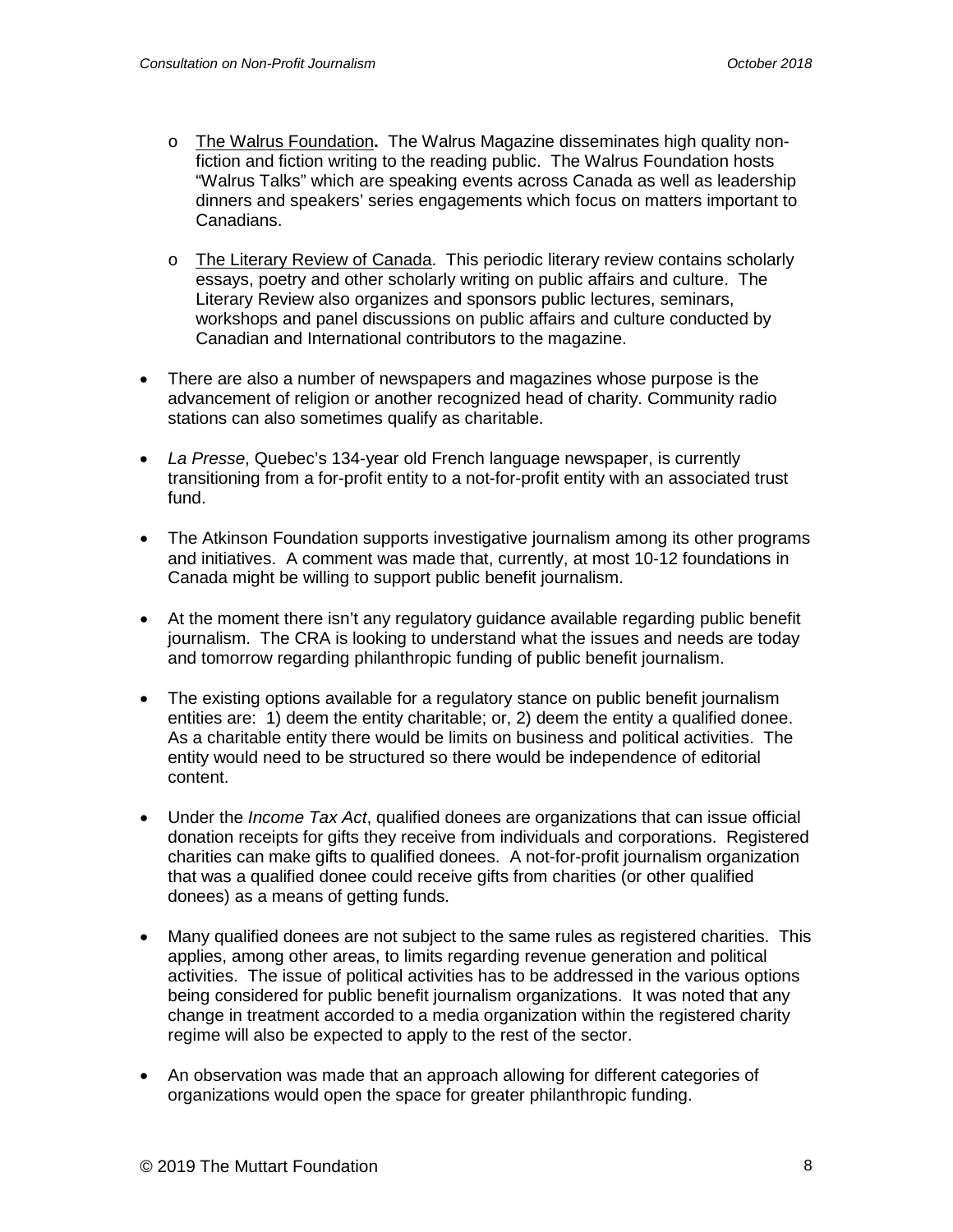## **FEDERAL GOVERNMENT SUPPORT FOR LOCAL JOURNALISM**

Following the discussion on the state of philanthropic funding for journalism in Canada, the facilitator opened the discussion regarding federal support for local journalism.

- In the last federal budget the government proposed to provide \$50 million over five years to one or more independent non-governmental organizations that will support local journalism in under-served communities. The program is slated to start in 2018-19. The organization(s) receiving the funds will be responsible for administering the monies and for ensuring independence of editorial content is maintained.
- Consistent with the advice contained in the Public Policy Forum report on news in the digital age, *The Shattered Mirror*, the government will be exploring new models that enable private giving and philanthropic support for trusted, professional, nonprofit journalism and local news over the next year. The exploration could include new ways for Canadian newspapers to innovate, and/or entail not-for-profit journalism, which serves a public interest, being recognized as eligible for preferential tax treatment (as charities or in another category).
- The Department of Heritage is currently working on a framework for the \$50 million program and an announcement is expected in February 2019. At the moment, it is not known how 'journalism' and 'under-served community' will be defined. A comment was made that the Department of Heritage is trying to be platform neutral regarding how the news will be disseminated.
- A comment was made that, to address a crisis in funding of the arts, the approach used was grant-matching through an endowment. This may be an option with the \$50 million, if the government wants to create something more sustainable. It was noted that Australia has had success creating endowments through government matching and time-limited matching.
- The Community Foundations of Canada is a network of 191 community foundations, serving 90% of Canadians. Of the total number only 10 are considered large foundations. A few foundations, such as the Vancouver Foundation, fund in this area through grants. Some foundations view conducting research as part of their own role.
- Foundations face a hurdle when making a grant directly to a journalism organization because of the CRA rules regarding direction and control when resources are transferred to an entity that is not a qualified done.
- It's too early to know about long-term core funding. To justify long-term funding, foundations would have to be convinced it would further their mission. As was mentioned earlier, currently few foundations are interested in funding public benefit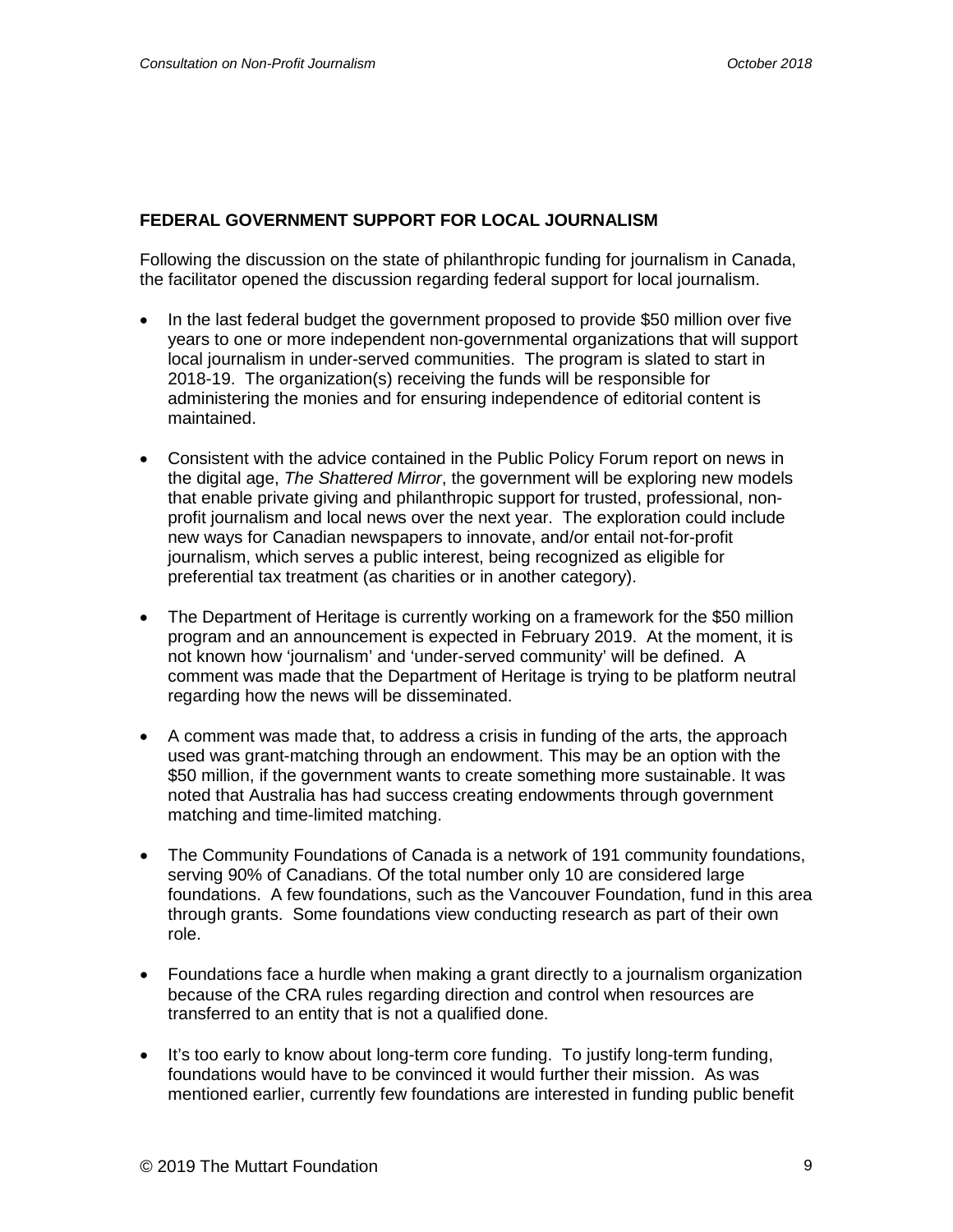journalism. If the framework changes they might look at additional grant making. Right now, funds going into this type of work are being displaced from other programs.

- The American Press Institute conducted research in 2016 to look at the issue of the specificity of grants. The research indicated that some organizations will take funding even though it is furthering the funder's strategic initiatives rather than those of the funded not-for-profit organization. This has implications for editorial independence.
- There are no quidelines in place to help organizations with accepting funds. A comment was made that trust is put at risk by this. Any transition to a new model will be problematic if it isn't handled well and organizations are not aware of the rules. The impact will be felt across the not-for-profit and charitable sector. It was suggested that foundations operating in the media space may already be aware of this potential impact.
- An observation was made that traditional journalism and new models of public benefit journalism are not binary and that there is room for various models.

At the conclusion of the discussion the facilitator asked the participants to form into small groups and generate three to five questions to be addressed over the next two days.

# **DAY 3**

The facilitator welcomed back the participants and presented them with a list of synthesized questions from their small group work from the previous day. The questions were reviewed, clarified and prioritized. Set out below are the questions that were highlighted for discussion.

- **1. What are we trying to save, and why, through our recognition of public interest journalism?**
- **2. What are the elements of journalism that should be protected and sustained?**
- *3.* **What journalistic standards should be applicable across all platforms and all content?**
- **4. Is there a risk to the financial viability of smaller news and information organizations if their eligibility for additional forms of financial support is restricted?**
- **5. Within a charitable construct what would characterize the relationship between philanthropic funding and other expected revenue streams?**
- **6. Considering the various proposals discussed for increasing financial support to public interest journalism: such as gaining charitable status, status as a qualified donee or other tax preferences, which are likely to have the most impact on revenue generation and sustainability?**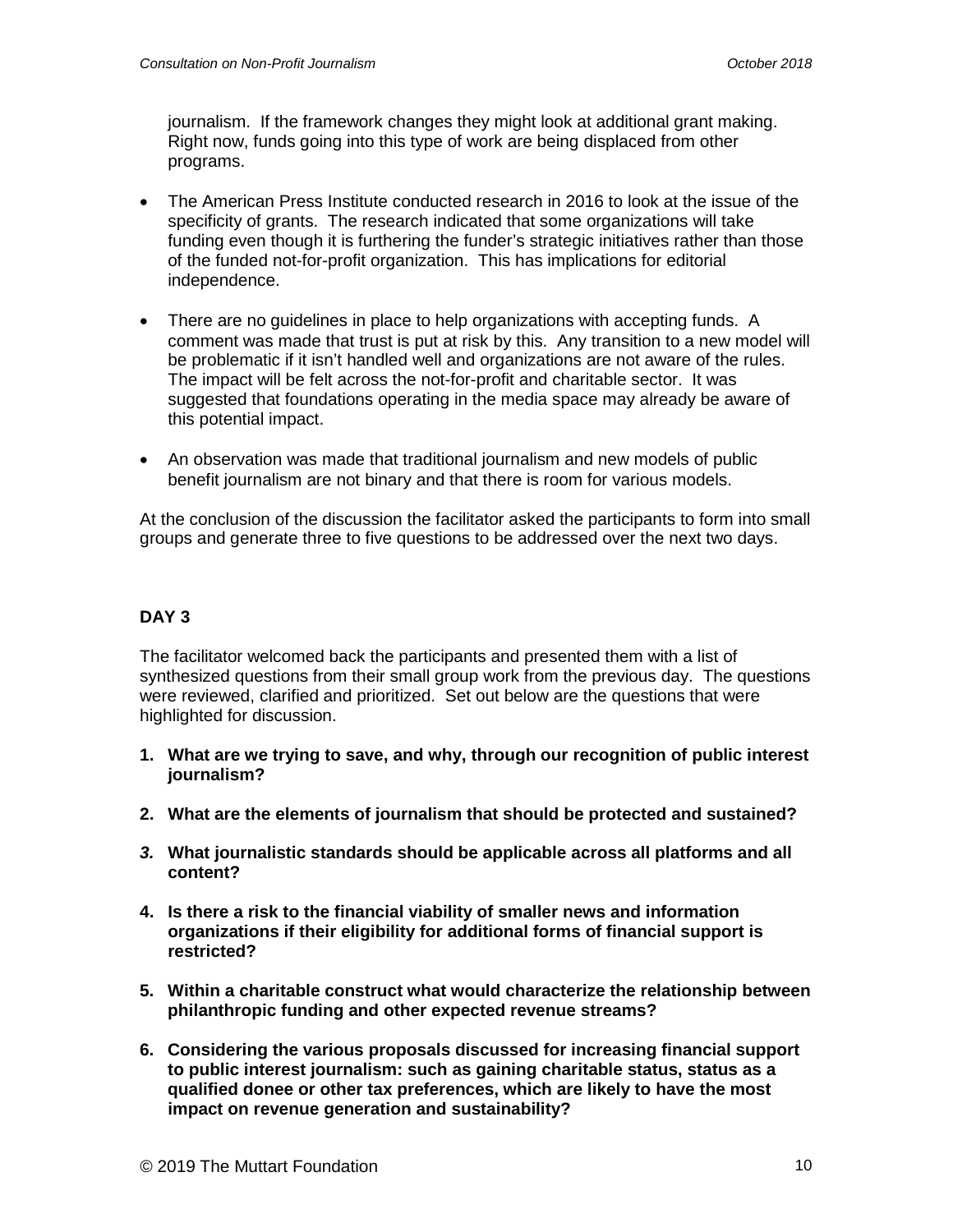- **7. If news organizations committed to public interest journalism are found to be eligible for charitable status, how would their desire to hold governments to account be reconciled with the current restriction on political and partisan activities?**
- **8. Given the limited ability of the philanthropic sector to contribute to public benefit journalism, are there particular aspects, or gaps, where the sector should focus its attention?**
- **9. With respect to possible tax preferences for news organizations engaged in public interest journalism, which activities would currently qualify, what activities should be included in the future and what constraints would be appropriate?**
- **10. What actions or activities will be required to support public interest journalism in local communities, which will engage citizens, improve media literacy and help to overcome the community disengagement that is evident?**

### **Additional questions:**

**How should we interpret the federal government's budget announcement, offering \$50 million over five years to support local journalism? Do we have recommendations regarding the best use of the funding; such as exploring new business models, encouraging experimentation and innovation, conducting further research or creating within Canada an organization similar to the American Press Institute or the Poynter Institute?**

- **1. What are we trying to save, and why, through our recognition of public interest journalism?**
- It was suggested that the word 'save' looks at the past. Our focus should be on what we are trying to 'promote and encourage'.
- Sociology Professor Michael Schudson of Columbia School of Journalism has identified the civic function of the news media as:
	- o **Information** so citizens can make sound political decisions;
	- o **Investigation** of concentrated power, especially that of government;
	- o **Analysis** to help citizens comprehend complex issues;
	- o **Social empathy** informing people about others in the world so they can appreciate differing viewpoints, especially of those less advantaged;
	- o **Dialogue** acting as a forum for different groups in society to express their views; and
	- o **Mobilization** serving as advocates for particular political programs and perspectives and organizing support for them.
- A comment was offered that "opinions are cheap, facts are expensive". Factchecking is critical to journalism. PolitiFact, a non-profit project operated by the Poynter Institute, helps the public discern the accuracy of statements made in American politics.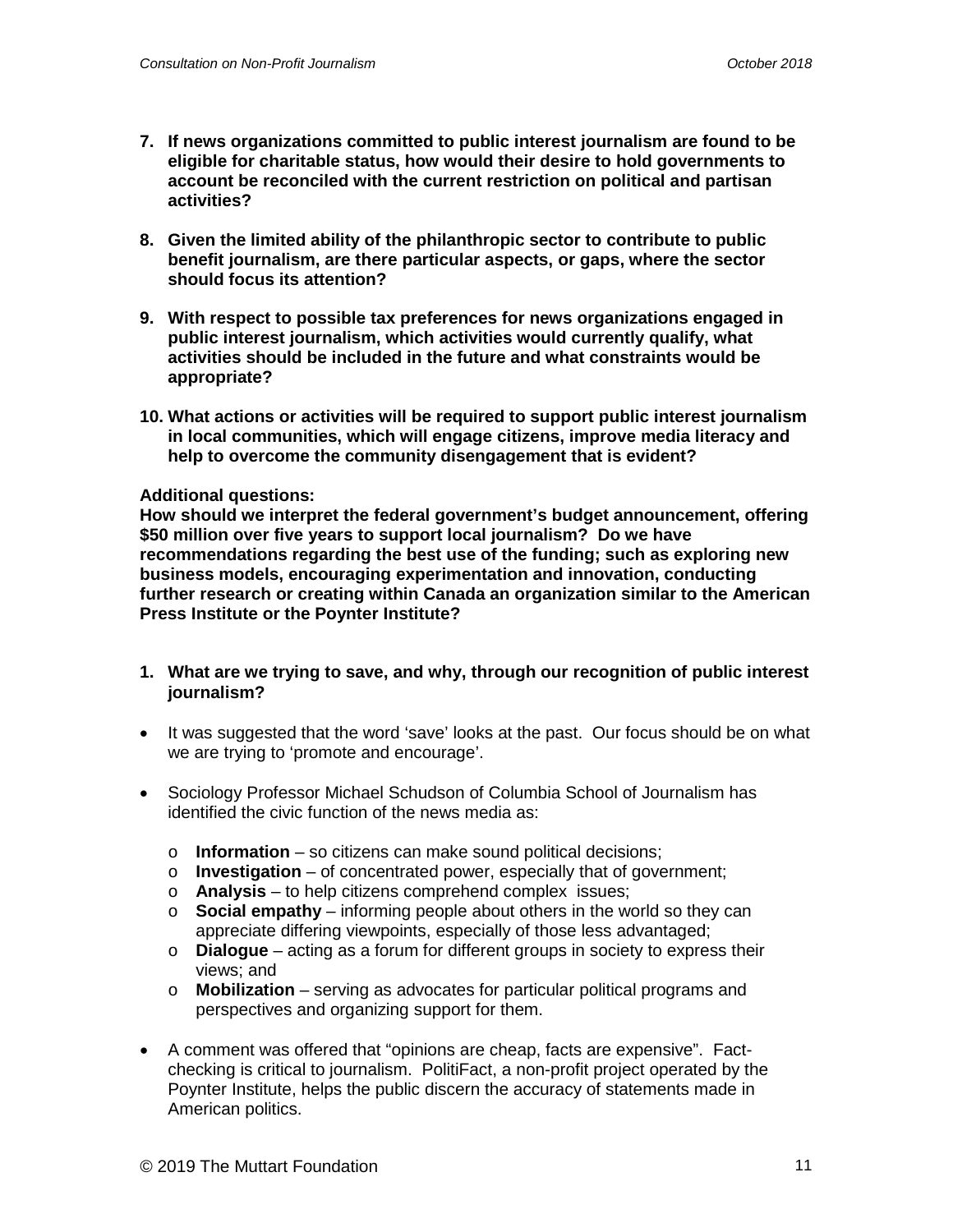• Advertising as a revenue model for news has collapsed, but the appetite for news has not waned. Are there ways to help rather than just fix what's broken? Can we get others interested in helping? For example, hospitals have multiple revenue streams.

## **2. What are the elements of journalism that should be protected and sustained?**

- Independent witnessing of government actions and the analysis of complex issues should be protected and sustained. There should be a focus on the totality of the outcome rather than the specific.
- How do we keep out propaganda? It was suggested that an article has to be well reasoned. It must be logical and get to a conclusion. In propaganda, different sides of an issue may not be presented.
- It may be useful to distinguish between journalism that is of a more national or international scope, which is found in outlets such as the *Globe and Mail*, and community journalism, found in smaller, local outlets.
- It was suggested that there are generational differences in expectations of journalism. There are no data available to know if points of view change with age. It is also unknown whether media consumption patterns change with age.

### **3. What journalistic standards should be applicable across all platforms and all content?**

- The following can be used to assess material and processes regardless of journalistic platform: is there a commitment to accuracy? is reporting fact-based? are reports fair and balanced? are methods ethical and responsible? is there editorial independence? are complaints responded to? are errors corrected? The methodology, e.g. undercover reporting, should be transparent. Someone who may not be media savvy should not be taken advantage of.
- These journalistic standards may be more challenging for smaller news organizations. A suggestion was made that sanctions for non-compliance of these standards should be proportional to the size of the organization.
- What kind of standards might funders look for? Should registered charity or similar status be enough for funders, or should they look for other indicators of an organization's integrity?
- Co-regulation is seen as a touchy subject for journalists and can be problematic. For example, the media is often shut out in Latin America as a way of controlling organizations that hold those in power to account.
- Accreditation can be tricky if the industry body goes beyond a 'stamp of approval' for a media entity. The regulator is generally interested in whether the organization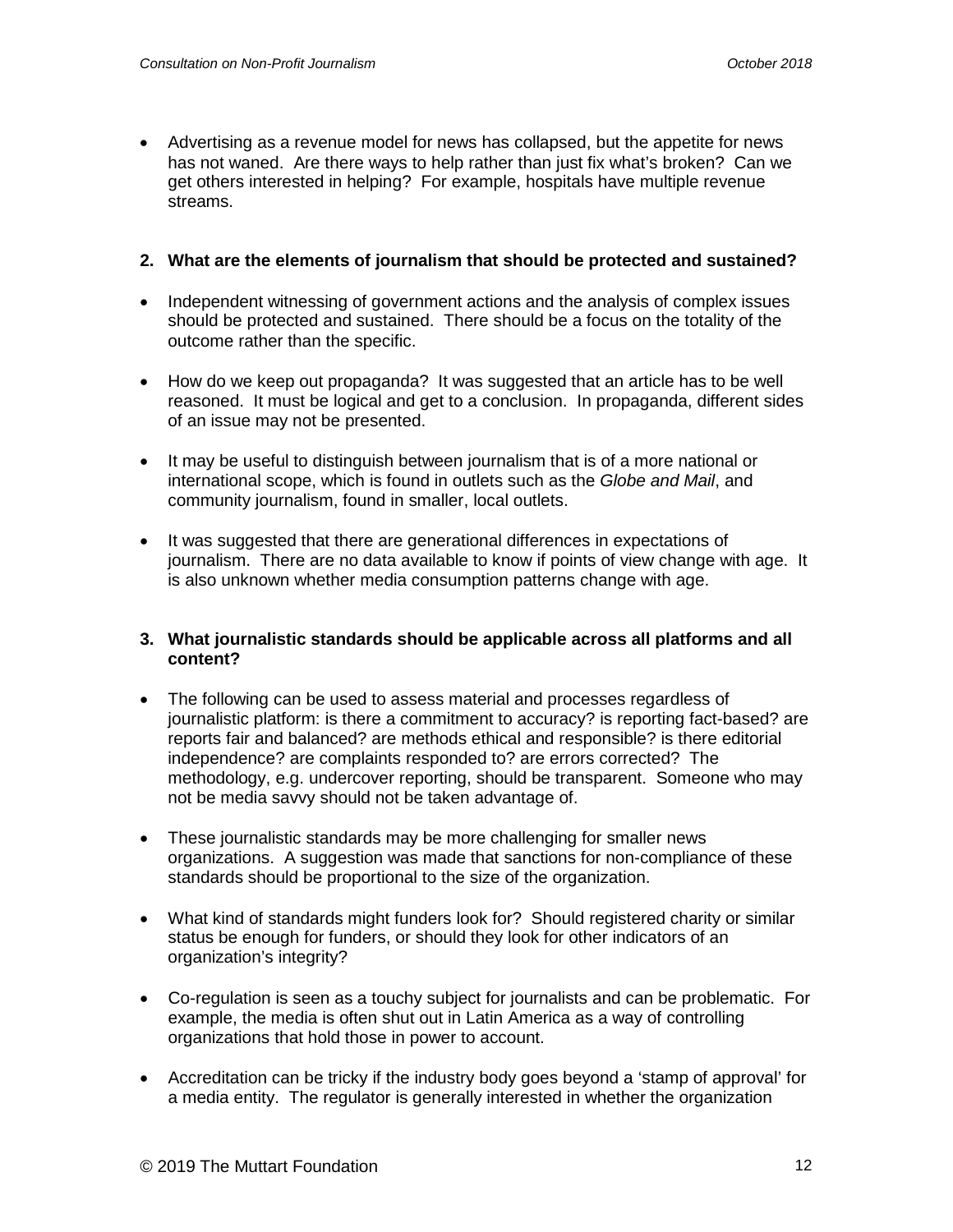meets the standards for a charitable organization, rather than the professional industry standards of its work.

- If a media organization wants to play in the space where it qualifies for tax subsidies, it was suggested it play by the rules. This means there must be some form of accountability, oversight, etc.
- An organization must generally be able to demonstrate that its activities are furthering a charitable purpose(s) at the time of registration to become a charity. In the case of a news organization, this raises the question of whether all the established professional standards would have to be applied to every article.

#### **4. Is there a risk to the financial viability of smaller news and information organizations if their eligibility for additional forms of financial support is restricted?**

- Smaller organizations could be excluded because of journalistic standards. Because they are rooted in smaller communities they report on what is important to the particular community.
- It was suggested that it would be a mistake to conflate journalistic product with journalistic standards. It's important to stay open to the experimentation that is currently underway.
- Those organizations that lack editorial independence, and promote propaganda and hate speech should automatically be excluded.
- The promotion of one's profession can be considered a for-profit purpose; which may have an impact on the eligibility of certain types of publications for philanthropic funding.
- An observation was made that the evolution of the news media organizations parallels arts organizations. Understanding of what is art has evolved over time. There is policy guidance in place for charitable arts organizations and these organizations must meet the requirements of an operating charity.
- It was observed that what qualifies as a significant portion of the community when assessing a public benefit is less restrictive in the United States than in Canada.

### **5. Within a charitable construct what would characterize the relationship between philanthropic funding and other expected revenue streams?**

- Under existing rules, a charitable organization may face limits on certain revenue streams. It was suggested that Section 19 of *Income Tax Act* be amended to allow the deduction of subscription fees.
- A commercial entity seeking to become a charity would have to look at its revenue sources and determine whether the activities are permitted as a related business.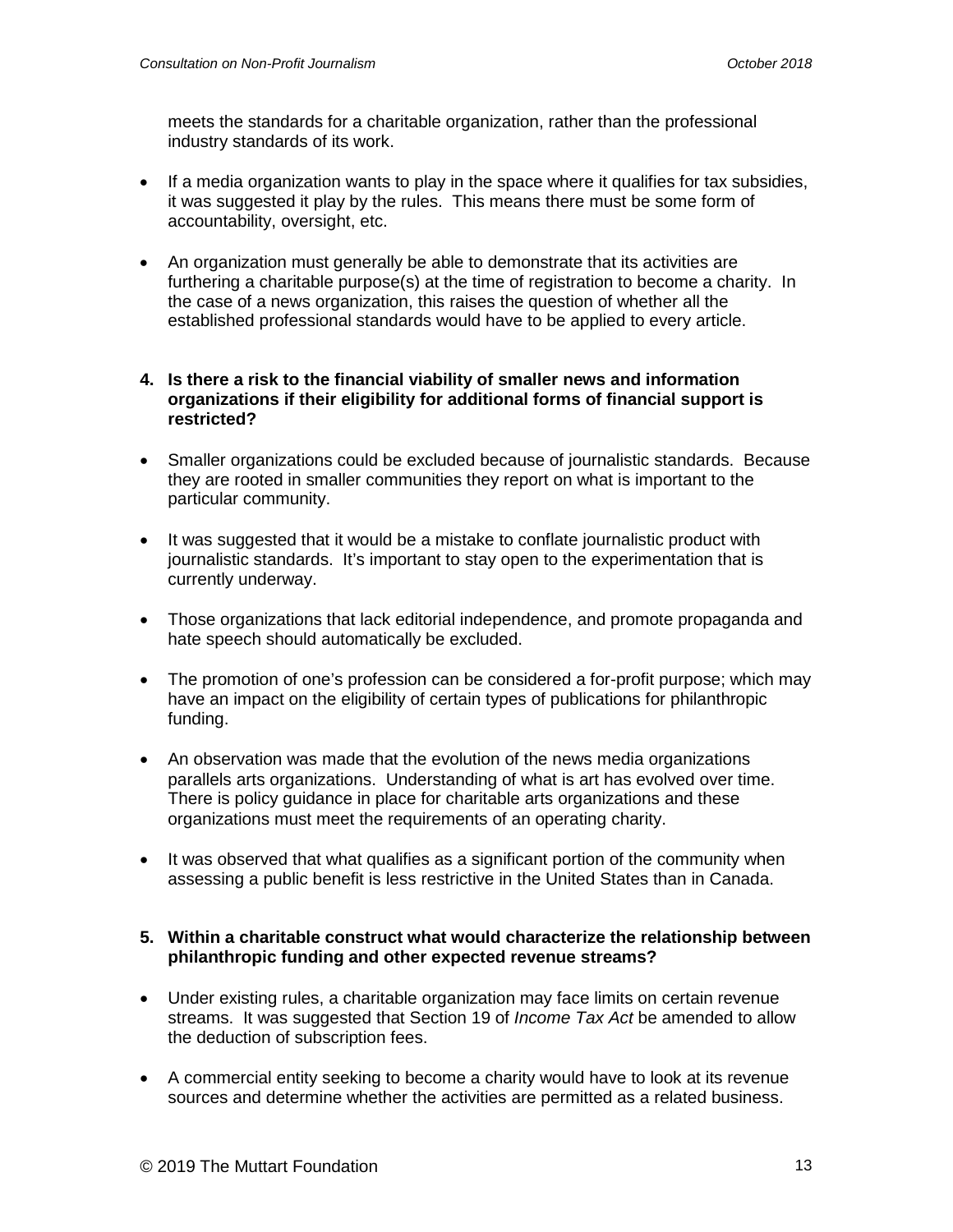- There are a number of ways to look at structuring an organization. For example, an organization might be structured as a charitable entity and have links to or a relationship with a body that is non-charitable. It was recommended that each situation be assessed on a case-by-case basis.
- It was noted that commercial activities are acceptable in Australia if the funding is used to further an organization's charitable purposes.
- There is sometimes collaboration amongst media organizations, with the recognition of the importance of maintaining the name of the brand. It was observed that collaboration between not-for-profit organizations and charities (and between not-forprofit and for-profit organizations) tends to be project based.
- **6. Considering the various proposals discussed for increasing financial support to public interest journalism: such as gaining charitable status, status as a qualified donee or other tax preferences, which are likely to have the most impact on revenue generation and sustainability?**
- There isn't just one solution for increasing financial support. A comment was made that failures are to be expected. Experimentation with of mix of approaches was recommended.
- It was suggested that 'regulatory sandboxing', which in some jurisdictions is being done with social innovation, should be considered in this context. Regulatory sandboxing is where the rules are temporarily suspended or relaxed for the purpose of experimenting with new models.
- A caution was raised when tweaking the tax code. Is the proposed change a benefit to society or to the media organization?
- Other areas that may impact revenue generation and sustainability include:
	- o Offering tax credits for innovation similar to those in the resource sector.
	- o Modulating business deductions. Creating incentives; e.g., offering greater deductions depending on the community being served by the organization (e.g., to encourage local coverage).
	- $\circ$  Offering special debt instruments; e.g., municipal bonds where interest income is not taxable.
	- o Allowing for charitable objects focusing on disseminating information and research.
	- o Replicating the model of pairing academics with journalists as is done in the magazine *The Conversation*.
	- $\circ$  Considering approaches where organizations could become qualified donees rather than charities. This potentially lifts the limits on political activities and/or revenue generating.
	- $\circ$  Considering a qualified disbursement (i.e., making it easier to fund an individual initiative, rather than the organization).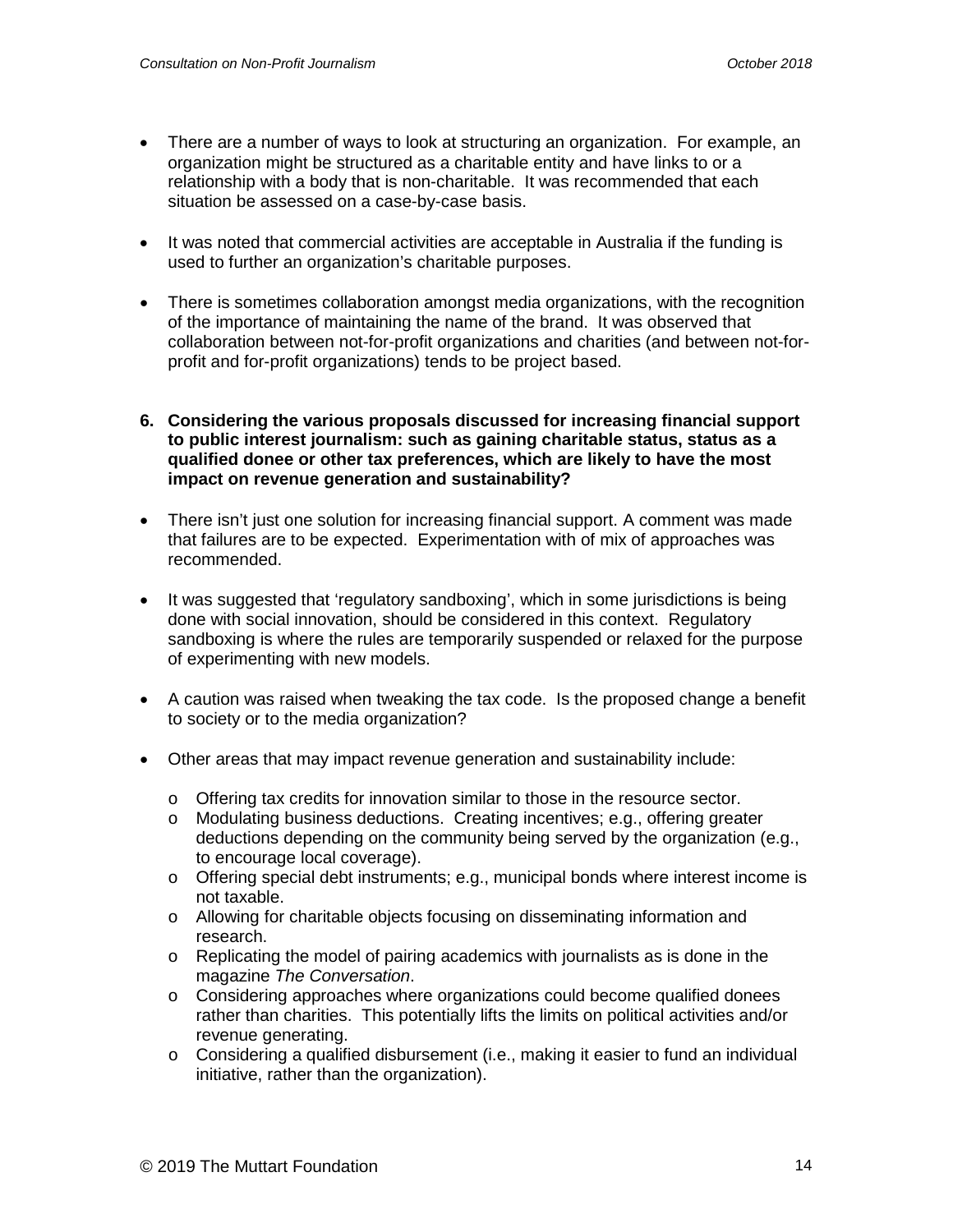• It was noted that, in the United States, individual donors are the backbone of philanthropy, rather than foundations. One magazine discussed has significantly more subscribers than donors but receives more revenue comes from its donors. It's important to nurture the loyalty and relationship a media organization has with its readers and to involve them in identifying needs.

# **DAY 4**

The participants were welcomed back to the final day of the consultation by the facilitator. The remaining questions were discussed including some case scenarios.

- **7. If news organizations committed to public interest journalism are found to be eligible for charitable status, how would their desire to hold governments to account be reconciled with the current restriction on political and partisan activities?**
- Earlier this year, the organization Canada Without Poverty successfully argued in the Ontario Superior Court that the constraints on its political activity outlined in the *Income Tax Act* and CRA policy violated its constitutional rights.
- Justice Edward Morgan stated:
	- o *"a registered charity, has a right to effective freedom of expression, i.e. the ability to engage in unimpaired public policy advocacy towards its charitable purpose."*
	- o *"It would be difficult to express the importance of this Charter right any higher than the Supreme Court of Canada has put it; free of expression "is...'fundamental' because in a free, pluralistic and democratic society we prize a diversity of ideas and opinions for their inherent value both to the community and to the individual."*
- In September 2018, Finance released draft legislation, with a 30-day public consultation period, to remove the existing quantitative limits on a charity's political activities while still requiring that the charity operate for exclusively charitable purposes.
- As stated earlier in this report, Australia guidance for charities focuses on the charitable purposes rather than the activities.
- It was remarked that in the United States there is more leeway with exempt organizations taking positions on issues. What is key is that the position be factbased rather than opinion-based.
- A comment was made that, in the United States, the voice of the newspaper is needed to help voters understand whom they are voting for and this voice is seen as a valuable service by its citizens.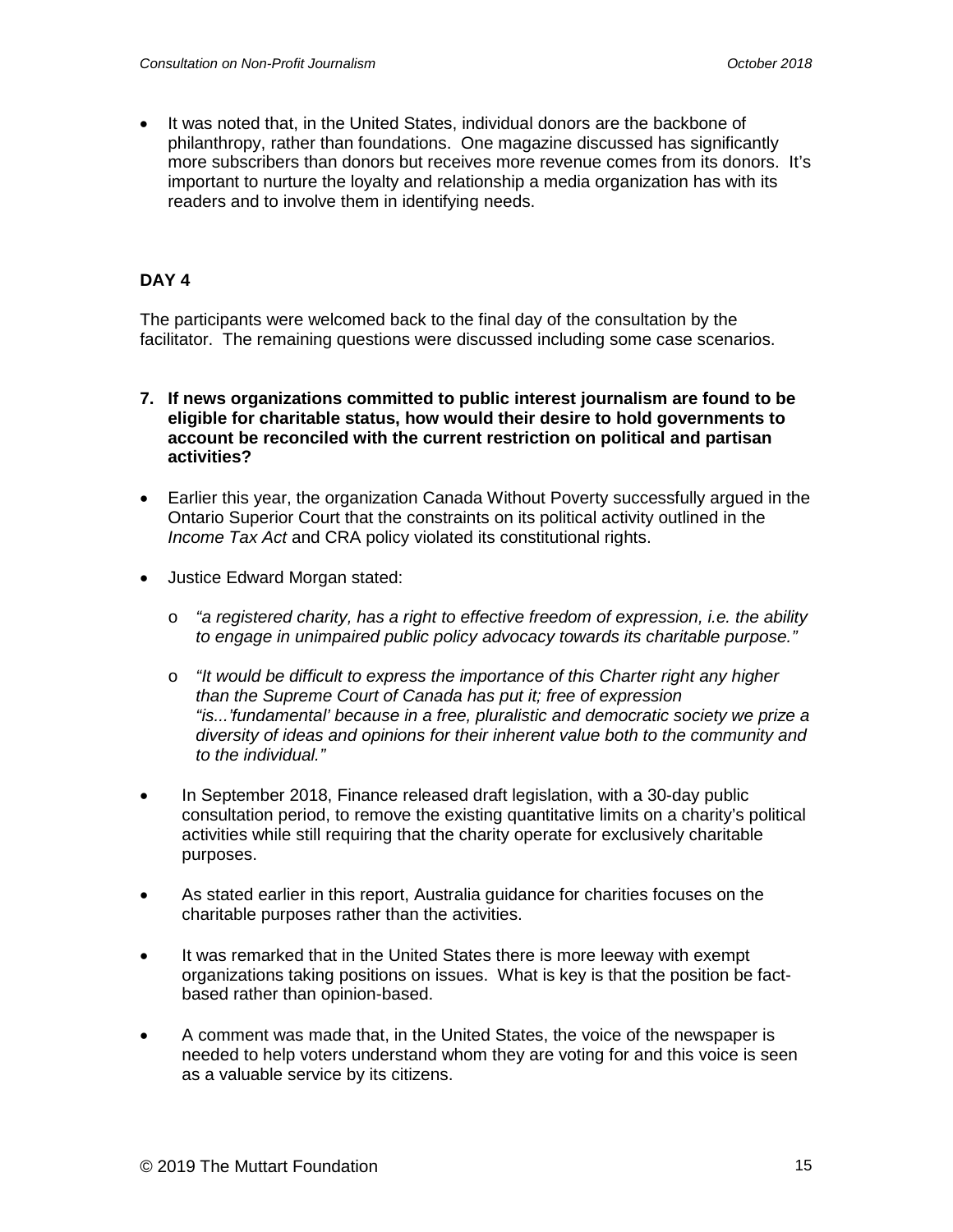• In constraining non-partisan political conduct by charities in England & Wales there is greater concern with the *Lobbying Act* rather than the *Charities Act*. There is also guidance in place on the appropriate relationship between a charity organization and a non-charity organization.

#### **8. Given the limited ability of the philanthropic sector to contribute to public benefit journalism, are there particular aspects, or gaps, where the sector should focus its attention?**

- Recommendations where the sector might focus its attention regarding public benefit journalism include:
	- o research and development
	- o innovation
	- o capacity building and sustainability
	- o fact-checking websites; platforms/hubs for local news
	- o leverage of existing charitable infrastructure, e.g. libraries
	- o providing training and tools for citizen journalists to cover community issues
- It was recommended not to forego experimentation with journalism in the community over research and development.
- In the United States the initiative WhereByUs helps locals make the most of their cities by building local media brands; building technology for engagement and by designing campaigns to create local engagement.
- In England & Wales, mainstream media is working with and mentoring citizen journalists through an organization called Stronger Voices.
- **9. With respect to possible tax preferences for news organizations engaged in public interest journalism which activities would currently qualify what activities should be included in the future and what constraints would be appropriate?**
- It was felt this topic was sufficiently discussed within the previous conversations.
- **10. What actions or activities will be required to support public interest journalism in local communities, which will engage citizens, improve media literacy and help to overcome the community disengagement that is evident?**
- It was felt this topic was sufficiently discussed within the previous conversations.

#### **Additional questions identified:**

**How should we interpret the federal government's budget announcement, offering \$50 million over five years to support local journalism? Do we have recommendations regarding the best use of the funding; such as exploring new**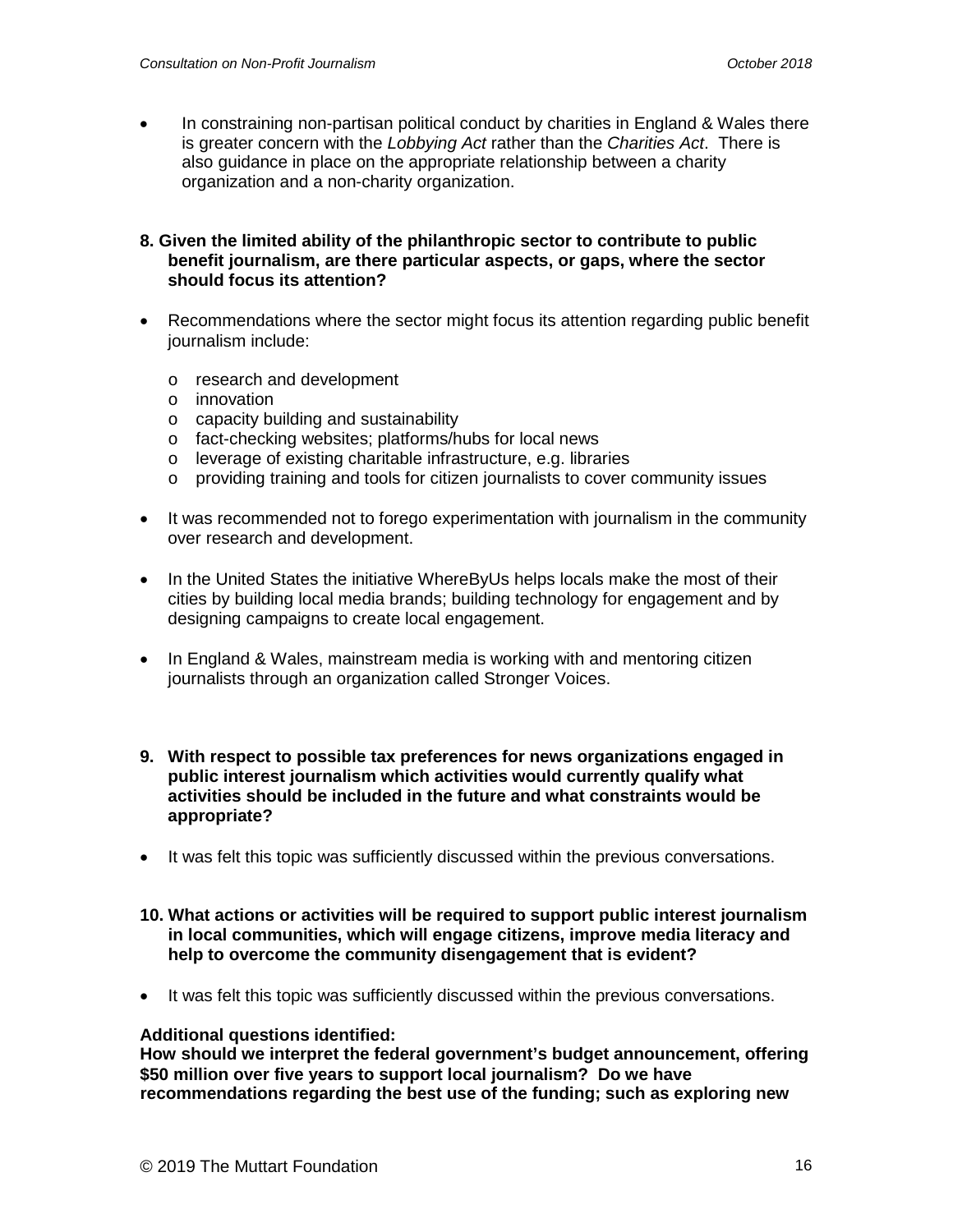### **business models, encouraging experimentation and innovation, conducting further research or creating within Canada an organization similar to the American Press Institute or the Poynter Institute?**

• It was felt these topics were sufficiently discussed during the previous conversations.

# **SCENARIOS**

The facilitator presented the participants with a number of possible scenarios to discuss against the principles that were developed at the beginning of the consultation.

- **1. Faisal M. started "Grenfell Speaks" in the aftermath of the Grenfell Tower disaster. He wanted local people to 'own the narrative'. On Facebook alone, he has reached over 8 million people. He has also interviewed the Prime Minister. The purpose of his work is continually to hold Kensington and Chelsea Council to account. To follow up on his initial work Faisal wants to team up with a partner, Samuel G, so they can further explore the safety issues associated with the fire, the health consequences for those injured in the blaze, and other aspects of the incident. They propose to review, edit and factcheck each other's work, and disseminate the results of this project solely through social media, but they need funding for lab tests, freedom of information requests, etc. Could their project qualify for funding, or if they formed an entity be granted preferential tax status?**
- A comment was made that the public benefit is easy to see after the fact but it's more difficult to assess whether there is a public benefit prior to the incident. A suggestion was made that the public benefit should be flexible enough to react to what is happening in this case.
- The voiceless are being empowered to prevent disasters. This falls under charitable purposes such as education, research or health and safety.
- **2. A group of people with an interest in the arts and culture establish a non-profit newspaper, which is distributed for free, to report on issues in their part of the city, and to promoted engagement in their local community. This community is under-served by the mainstream media and much of what they cover would not be reported on if the newspaper did not exist. The paper cannot be sustained on advertising revenue alone and needs another revenue source. Under what circumstances might such a venture be considered eligible for philanthropic support?**
- It was suggested that the following points from the principles for public benefit journalism apply:
	- $\circ$  It promotes positive civil engagement by helping the public make informed decisions about important and/or complex aspects of their lives, society and the world;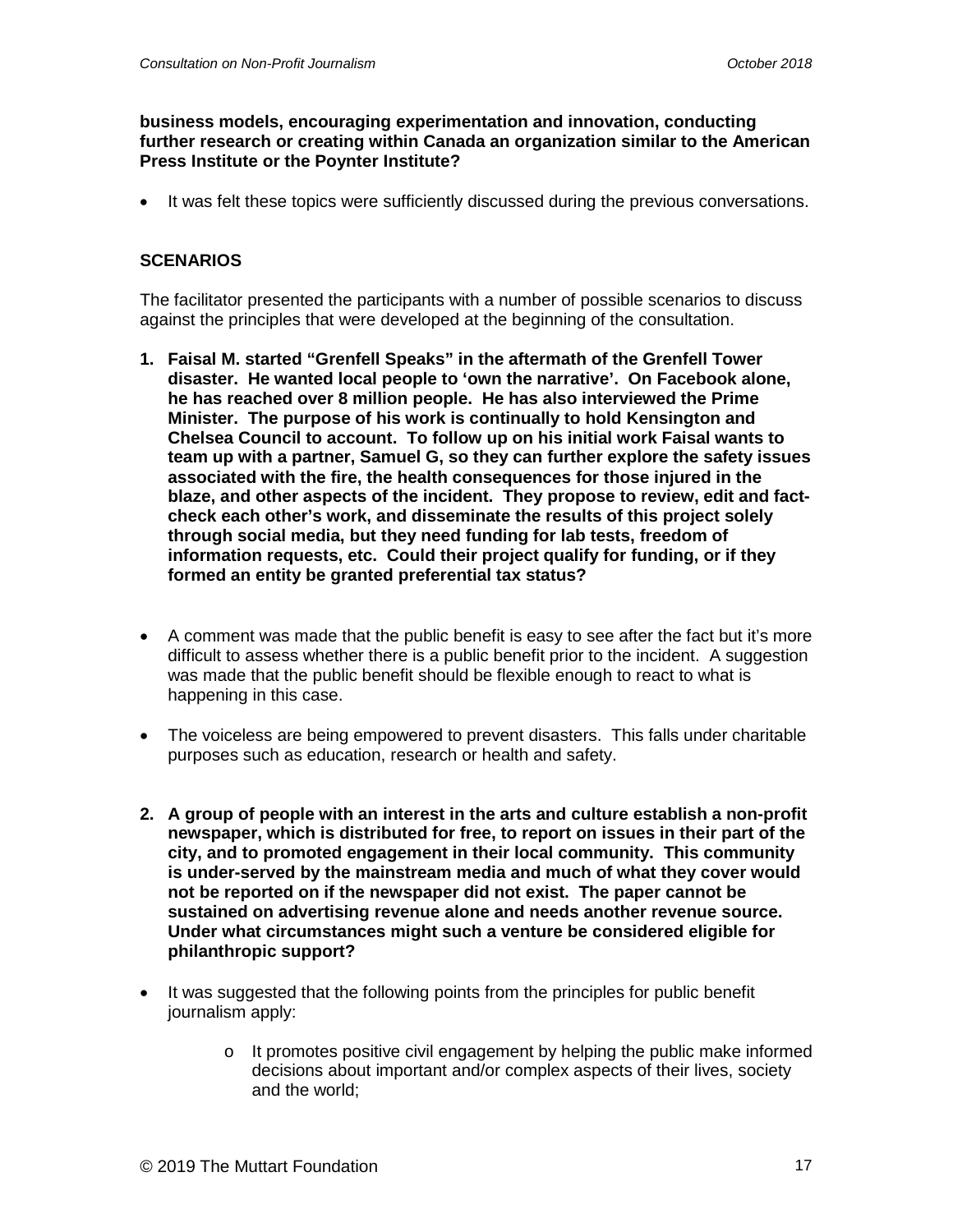- $\circ$  It provides a forum for diverse views and ideas, including those who have traditionally been underrepresented in media and society.
- Arts and culture are existing charitable purposes therefore writing articles about arts and culture would provide a public benefit and the organization should be allowed to become a charity.
- The CRA would want to know how many in the community are receiving this public benefit. If there are other articles besides arts and culture CRA would look at whether those articles further another charitable purpose, e.g. education.
- It was observed that arts and culture groups are known to have disagreements. Would splinter groups also become registered charities? How many charities with similar purposes are viable? A comment was offered that more choices mean more public benefit.
- A comment was made that it is not up to the regulator to worry about the sustainability of the organization. They have a duty to inform the organization of operational requirements such as keeping records, governance, filing taxes etc., but it is up to the governing body to deal with the group's long term financial health.
- **3. Chatham-Kent is a community of 100,000 people in southern Ontario. The city has two newspapers – the Chatham Daily News, which is owned by Postmedia Network Inc., and the locally owned Chatham Voice. The newsroom at the Daily News has been decimated because of the need of its parent company to cut cost and it does not investigative journalism. The Voice, which produces a weekly print edition and publishes to its digital platform daily, has a reporting staff of four but is interested in doing more in-depth reporting in the community. Chatham-Kent is also served by three radio stations, but only one, CKSY-FM has any news reporters. Two reporters at CKSY report on air and write for the station's website. The editor of The Voice and the news director at CKSY meet over beers one night to discuss their mutual frustrations at not having enough staff or time to report on larger issues facing the community. They both agree the city is facing a serious opioid problem that they think is more widespread than most people realize. The local opioid crisis has many potential storylines: a lack of a local addition treatment center; overloaded Children's Aid Society workers who are dealing with parents hooked on opioids; a disproportionate number of seniors who are addicted. There are even rumours that some members of the local police force have sexually assaulted women after arresting them for illegal opioid use.**

**The Voice and CKSY, even though they are competitors in a small media market, agree they would work together to investigate the problem. But they can't do it under their current business models. Allocating someone from their already overworked newsrooms is not an option – the regular day-to-day news still needs to be covered. However, both of them decide to approach the Chatham Kent Community Foundation. Their ask: \$75,000 to hire a new reporter to work full-time on the opioid investigation for a year. The reporter's**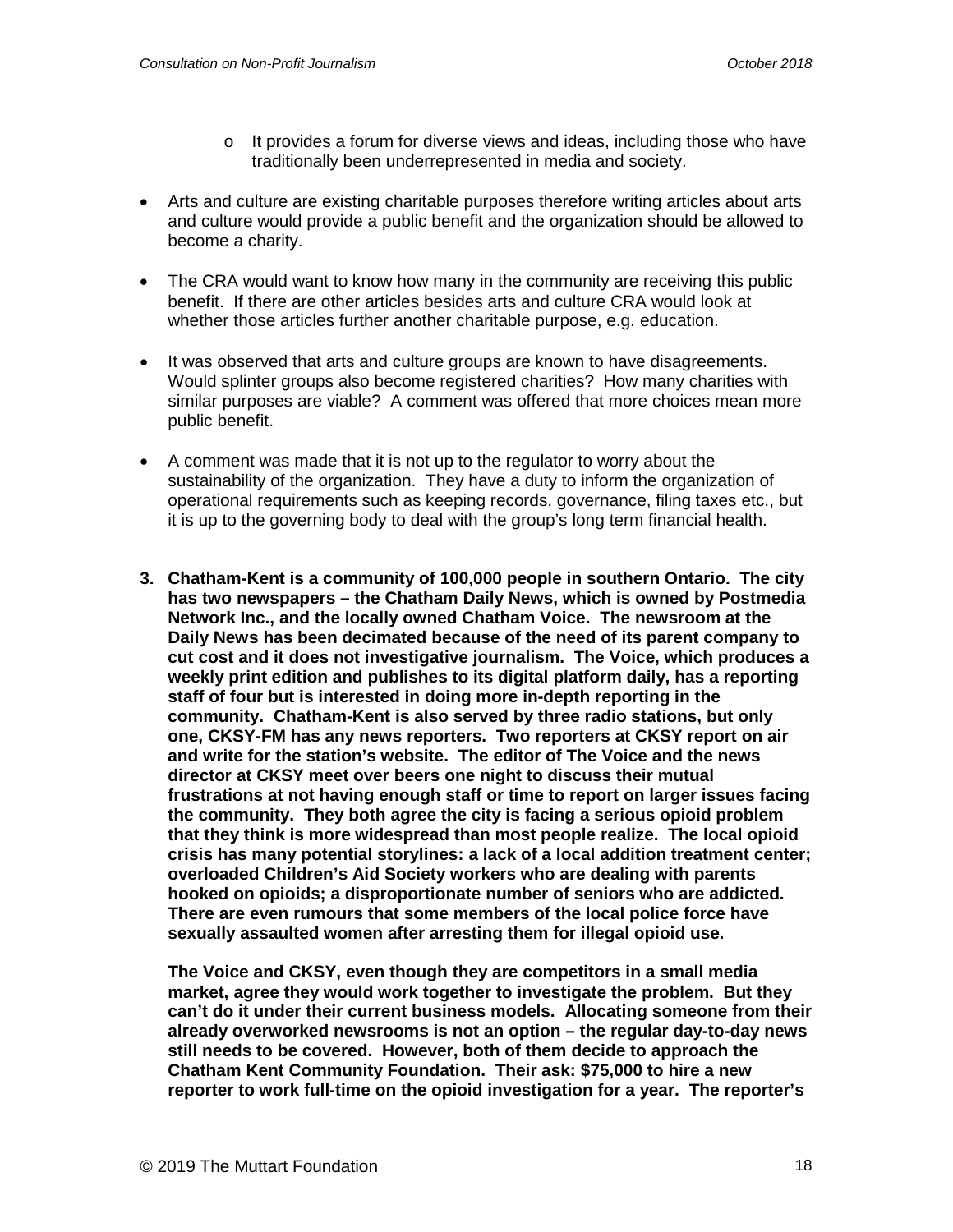**findings would be used by both The Voice and CKSY on all of their respective platforms. Would this request fit into the mandate of the Chatham Kent Community Foundation, which has a stated goal of assisting 'in the development of this community through grants to registered charitable organizations which focus on education, health, arts and culture, recreation, social services, heritage and the environment"?** 

• This scenario was not discussed other than a comment that this situation was likely to become more familiar over the next decade.

## **FINAL REFLECTIONS**

At the end of the consultation the facilitator offered the participants an opportunity to share their personal reflections on the past four days.

- There was much praise and gratitude expressed to the Muttart Foundation for sponsoring the consultation and for the exceptional care and attention to every detail of the arrangements.
- 'Thank yous' were expressed to the facilitator and note-taker for their process that contributed to a successful consultation.
- There was appreciation for all participants and especially the international participants that enriched the exchange of ideas and broadened viewpoints.
- The following quotation from a memorial lecture at the University of Minnesota in 1932, offered by Nelson Poynter was shared with the group:

#### *Can Democracy Survive in the United States?*

*We can't wise-crack ourselves out of the fact that democracy is not surviving in Europe. We cannot ignore the signs of indifference to democracy's survival here. Yes, I am uneasy about democracy.*

*We cannot save democracy by denunciation, by red baiting and teacher's oaths. We can save it only if the people truly want it. They will want it only if they prize it, and they will prize it only when they know it functions adequately in their behalf.*

*Therefore, the best way to protect democracy is to make it work. It will not work for the whole United States if it fails in the component parts of local government which make up the United States.*

*For six years we have witnessed a breakdown of local government in many parts of the country. Schools and hospitals have closed, street lights have been turned out, playgrounds have gone unguarded, police and fire departments have been decimated, garbage has not been collected while streets have gone uncleaned and creditors unpaid.*